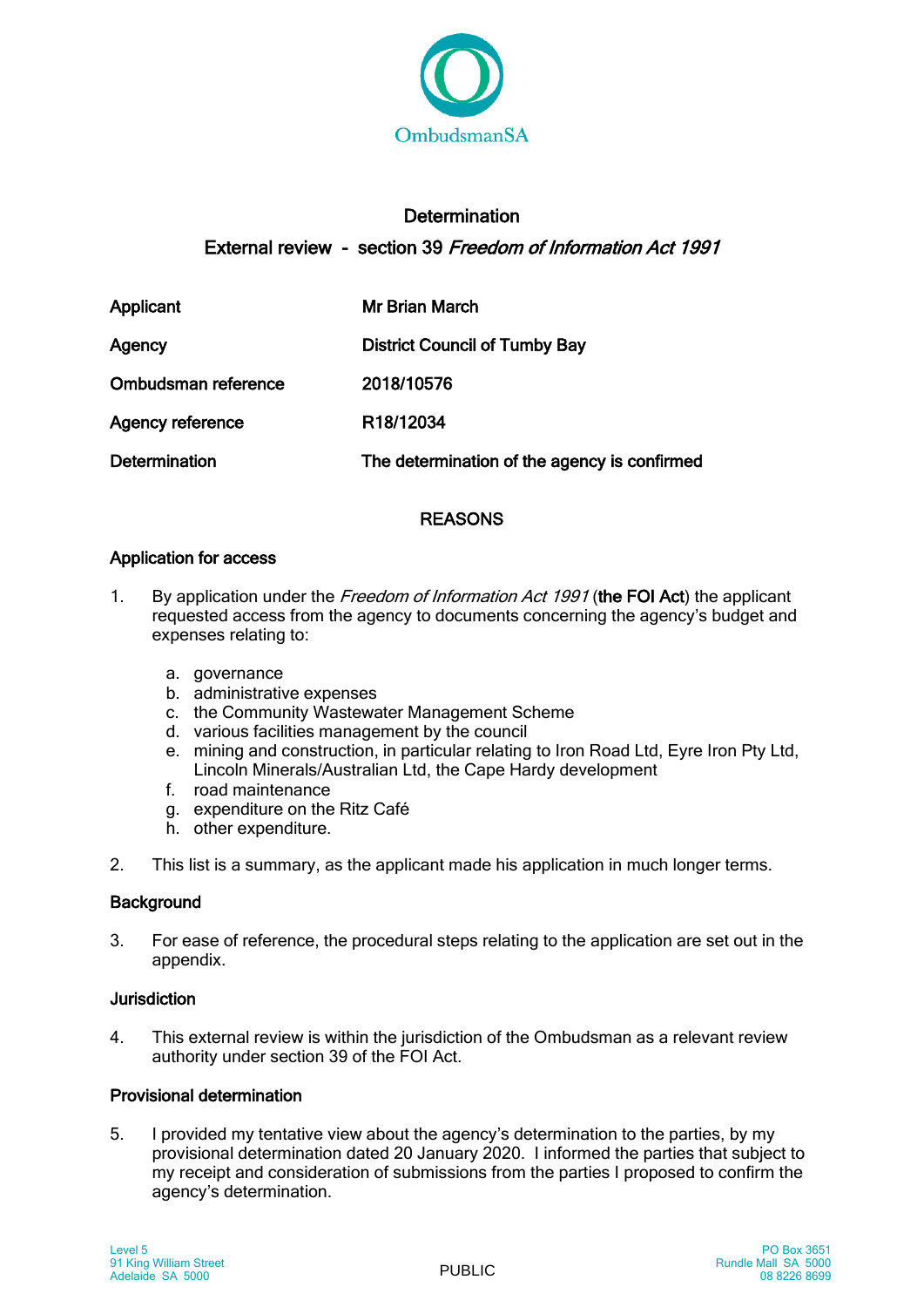6. The applicant provided submissions in response. I have considered these submissions in this determination.

#### Relevant law

- 7. A person has a legally enforceable right to be given access to an agency's documents in accordance with the FOI Act.<sup>1</sup>
- 8. The agency has refused to deal with the application under section18(2a) of the FOI Act, which states:

An agency may refuse to deal with an application if, in the opinion of the agency, the application is part of a pattern of conduct that amounts to an abuse of the right of access or is made for a purpose other than to obtain access to information.

- 9. Under section 48, the onus is on the agency to justify its determination 'in any proceedings'. This includes the external review process.
- 10. Section 39(11) provides that the Ombudsman may confirm, vary or reverse the agency's determination in an external review, based on the circumstances existing at the time of review.

#### Issues in this review

11. It is for me to consider whether the agency has justified its determination to refuse to deal with the access application.

#### **Submissions**

- 12. The agency's notice of determination included the following reasons for its refusal to deal with the access application:
	- between July 2013 and September 2014, the agency received 91 pieces of correspondence from the applicant
	- since that time the agency has received at least 212 pieces of correspondence from the applicant
	- the agency has 12 staff at its office
	- processing applications under the FOI Act is only part of the statutory functions of the agency
	- dealing with applications for access and other correspondence of the applicant has detracted from the ability of the agency to meet its statutory functions
	- the applicant is continuing to utilise the provisions of the FOI Act at an unreasonable length and in a vexatious way
	- the applicant's level of engagement is well above what is expected by a reasonable member of the community
	- the applicant's use of the FOI Act has demonstrated an intention to 'tie up the resources' of the agency
	- the applicant's use of the FOI Act is to coerce the agency to answer his numerous and varied questions.
- 13. The agency also provided submissions and documentation in the course of my external review. It submitted that:
	- the application was a part of a pattern of conduct that amounted to an abuse of a right of access

 Freedom of Information Act 1991, section 12.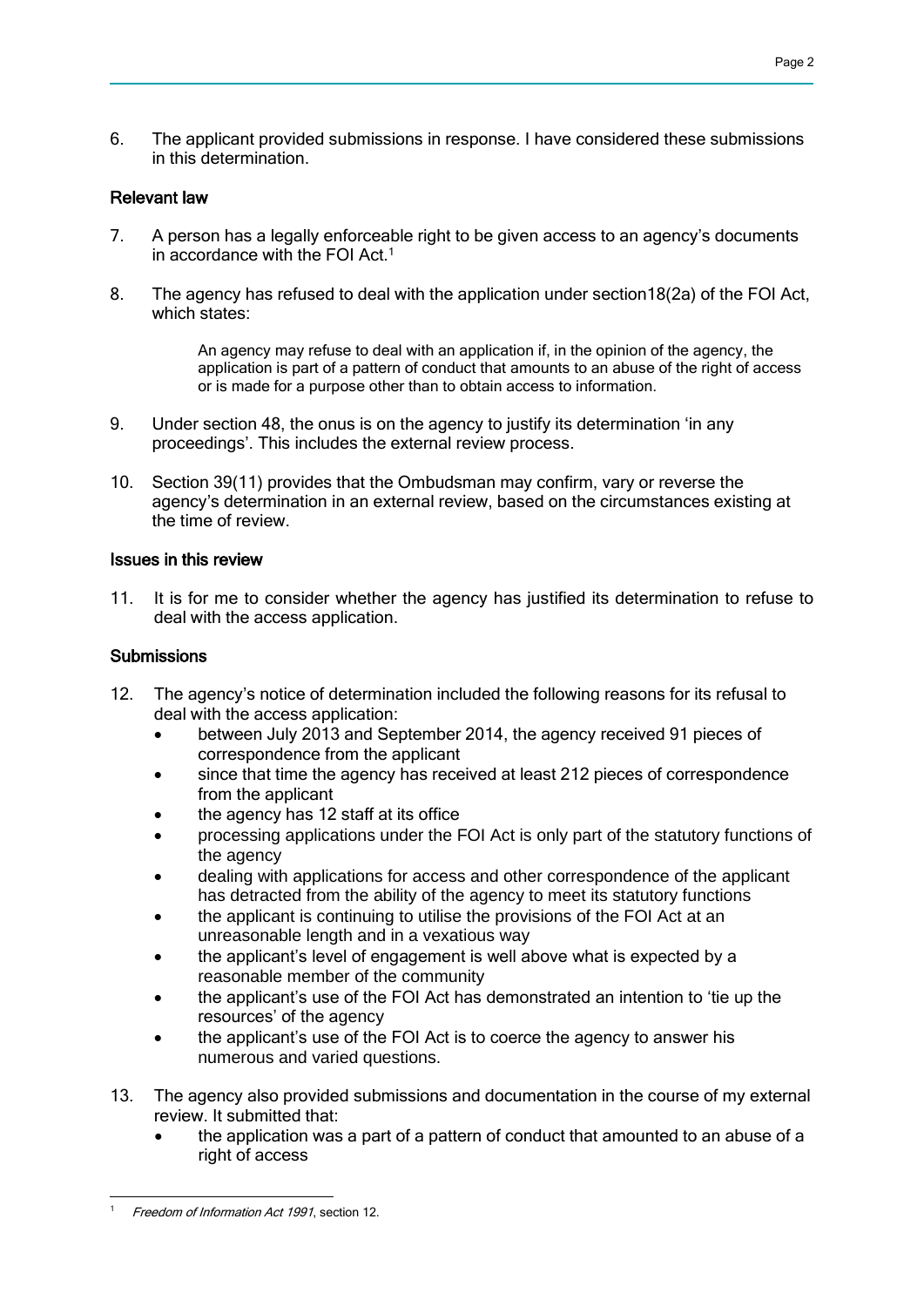- the application was made for a purpose other than to obtain access to documents
- the above conclusions were reasonably open to the agency at the time of its determination to refuse to deal with the application in light of the available facts
- its opinion was supported by correspondence from the applicant to the agency's elected members on 18 September 2018
- 14. The agency provided a number of documents in support of its determination, including:
	- the applicant's application for access dated 6 August 2018
	- its determination dated 4 September 2018
	- correspondence between the applicant and the agency dated 18 and 25 September 2018
	- a letter containing submissions dated 18 October 2018.
- 15. The applicant submitted that:
	- his FOI application for access sought 'clarification of expenditure proposed by Council in its draft Business Plan 2018-2019' which arose after the agency's 'refusal to respond either at the Public Meeting held on the issue or via a written response, to Questions on Notice provided in advance by the Tumby Bay Residents and Ratepayers Association Inc'
	- 'I, as a Committee Member of [the Tumby Bay Residents and Ratepayers Association] and a bona-fide ratepayer, sought answers, being the appropriate documentation. to the questions through the FOI application'
	- 'The application took the form of a modified version of the Questions on Notice, with a greater depth of clarity of the documentation sought'
	- his submissions had been 'discussed with' the chairman of the Tumby Bay Residents and Ratepayers Association Inc
	- he takes on different roles in his communications to the agency with a role representing the Tumby Bay Residents and Ratepayers Association as well as his personal capacity 'as a ratepayer and advocate for issues related to mining; the environment and expenditure undertaken by Council'
	- to demarcate his role, the applicant signs-off with either 'for and on behalf of the Association' or 'ratepayer'
	- he had not sent 212 documents (i.e. correspondence etc) to council and said that his records did not agree with this
	- if the agency is correct that it has received so much correspondence, then

I request all documents are (a) acknowledged as being received by Council, (b) recorded in the minutes of Council meetings as correspondence received and (c) copies of the responses to all said correspondence to be provided, as it is my contention that very few of said correspondence has actually been acknowledged as received by Council; no record of the correspondence having been included in the Minutes of Meetings and few pieces of correspondence actually being answered contrary to the provisions of the Local Government Act and published policies and practices currently adopted by Council as outlined above

- 'An examination of the public record of Minutes of Meeting appearing on the Council's website supports the contention that Council fails to follow its own policies in relation to dealing with the community and ratepayers'
- in response to the claim that his application was vexatious,

The claim of a vexatious attitude towards Council appears to be used as an excuse in order to refuse access to information; to respond to questions asked or to accept advice provided by myself or on behalf of the Association, which may be of significant use/information to Council in its understanding of issues related to mining and the environment.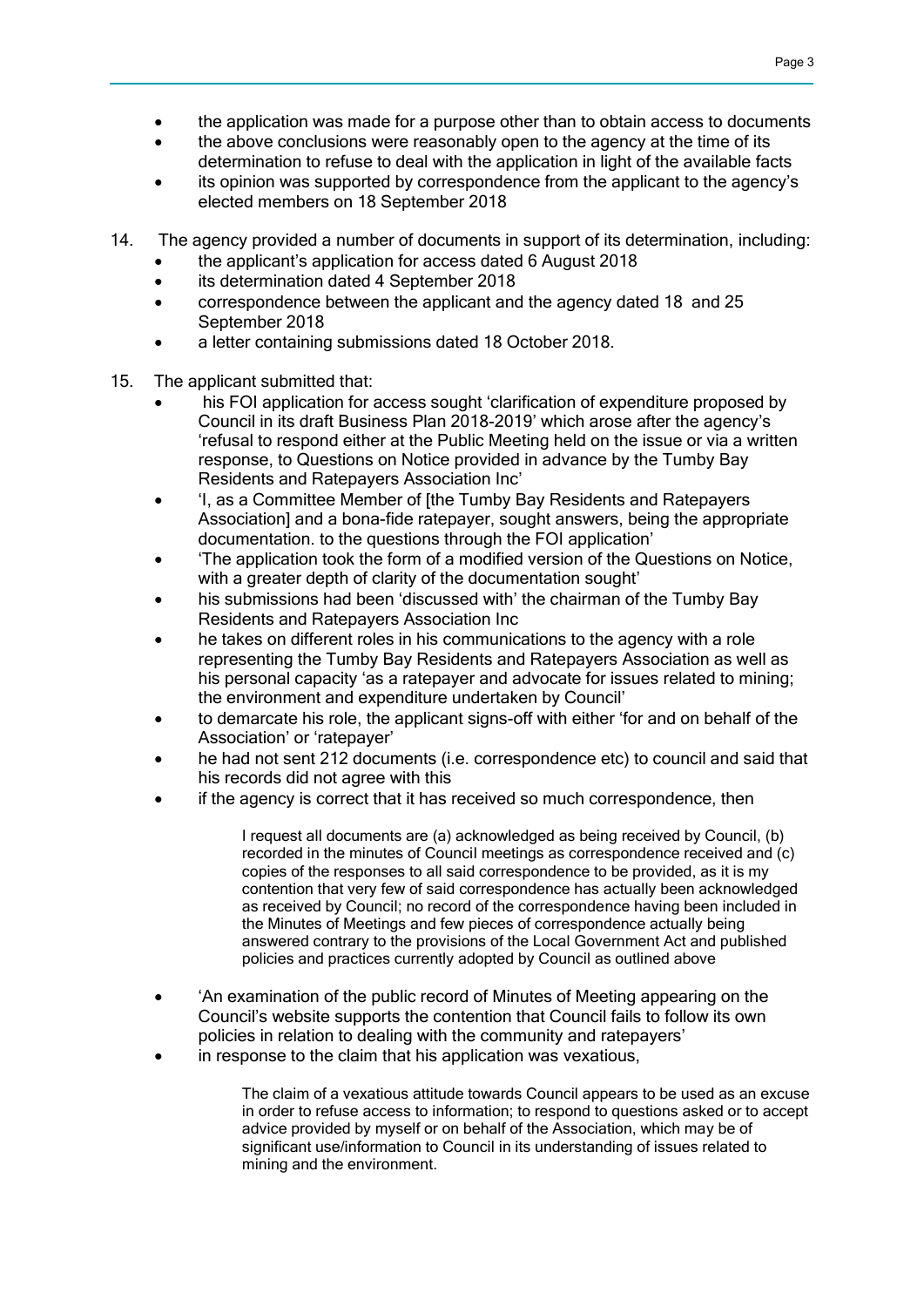Further, our attention has been drawn to the fact that a significant expenditure has been directed towards obtaining legal advice on how to respond to the questions asked and FOI applications lodged. Such an expenditure gives rise to the question of efficient and effective expenditure of ratepayers' monies.

- the agency does not recognise the position of the Tumby Bay Residents and Ratepayers Association or himself in matters relating to mining, the environment and financial management despite their long term involvement in those matters
- the credibility of the Tumby Bay Residents and Ratepayers Association is well established on those matters in contrast to that of the agency.
- 16. The applicant made a number of further submissions relating to his disagreement with the budget, financial decisions, and environmental management of the agency, many of which are raised in the terms of the application for access.
- 17. In response to my provisional views, the applicant submitted that:
	- most of the issues of concern for the applicant (including when applying on behalf of the Tumby Bay Residents and Ratepayers Association) relate to mining, port developments, council budgets or strategic plans
	- these are issues where ratepayers have an interest or are affected by the decisions of the council
	- 'the problem' arises due to the modus operandi of the council, where it does not respond to the legitimate concerns of ratepayers, even where the council seeks public responses to documents such as budgets, strategic plans and the like
	- the council will often record 'Correspondence -- NIL' in the minutes of meeting, (presumably, the applicant means, that this is despite the correspondence he and the association have sent the council).

## **Consideration**

- 18. Under section 12 of the FOI Act 'a person has a legally enforceable right to be given access to an agency's documents in accordance with this Act'. The phrase 'in accordance with [the FOI] Act' makes it clear that the right to access documents is not absolute. Ordinarily, an agency will process a person's application for access to the agency's document, and access will be granted unless the document can correctly be categorised as an 'exempt document'. However, section 18(2a) of the FOI Act allows an agency to depart from the 'ordinary' course in limited circumstances.
- 19. Whilst the FOI Act is beneficial legislation and section 18(2a) is not to be used lightly, it serves to strike a balance between the right of access on the one hand and the resources utilised by an agency in dealing with an application in certain circumstances.
- 20. In Gabrielsen v Nurses Board of SA,<sup>2</sup> Judge Simpson was of the view that in order to satisfy section 18(2a) of the FOI Act the agency need only be:

of the (subjective) opinion that the application … was part of a pattern of conduct that amounted to an abuse of the right to access, or was made for a purpose other than to obtain access to information.<sup>3</sup>

21. Her Honour was of the view that the agency's opinion need not be right, but must be:

reasonably open on the material facts underlying the reasons given for the opinion - that it is not open to criticism on the basis of overlooking relevant material, or taking into

Gabrielsen v Nurses Board of SA [2008] SADC 51 (Unreported, SA District Court, Judge Simpson, 2 May 2008).

Gabrielsen v Nurses Board of SA [2008] SADC 51 (Unreported, SA District Court, Judge Simpson, 2 May 2008), [21]; owing to the lack of reference to 'reasonable'.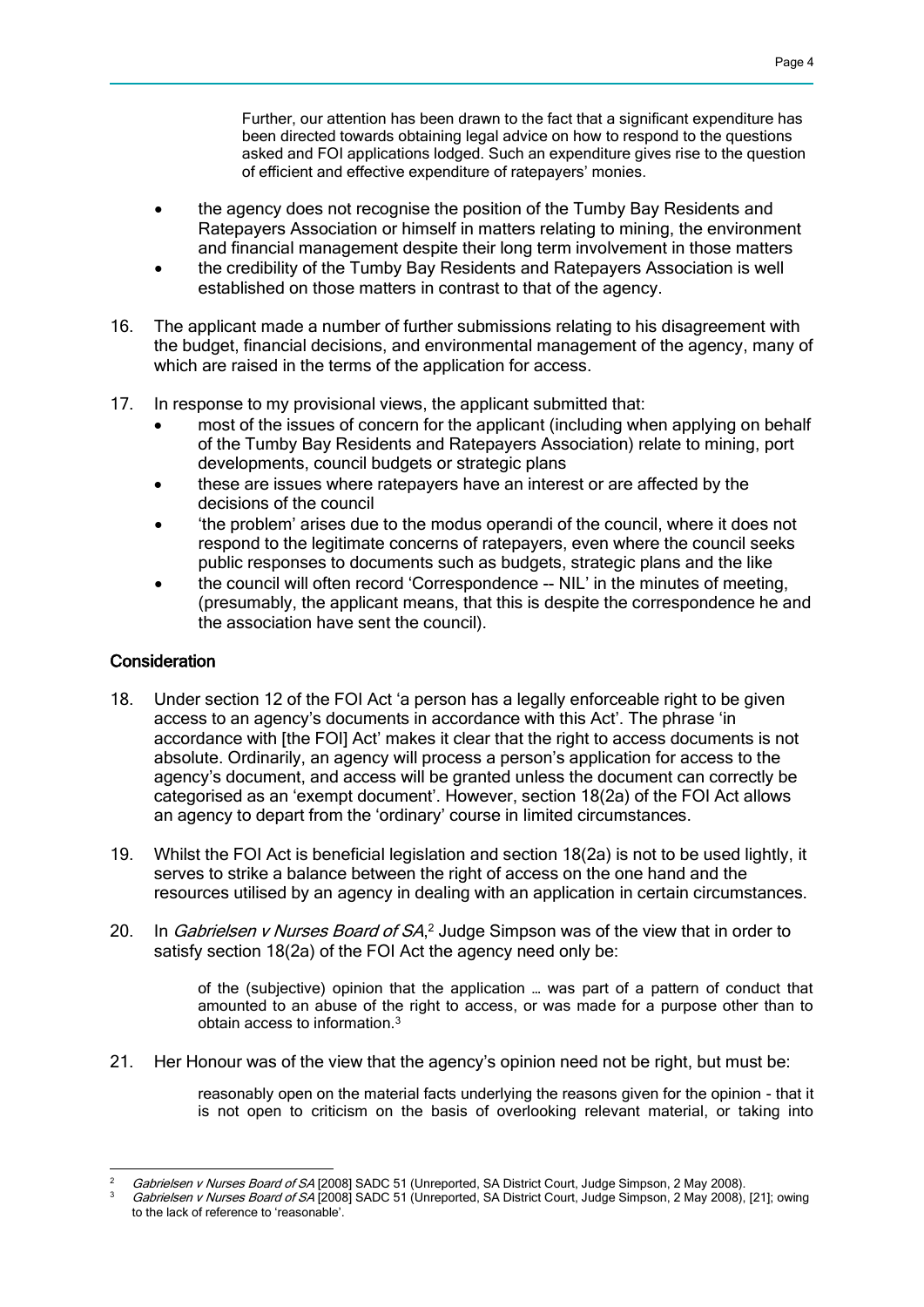account irrelevant or inaccurate factual material or because it was subject to illogicality in reasoning or was capricious or irrational.<sup>4</sup>

- 22. The words 'pattern of conduct' were held to imply 'a number of applications or series of events'.<sup>5</sup>
- 23. Whilst each case will depend upon its own facts, $6$  Judge Simpson commented that in order to determine if the application was 'part of a pattern of conduct that amounted to an abuse of the right of access … or was made for a purpose other than to obtain access to information', the agency was entitled to rely on the following factors:
	- whether it was the last of a number of requests which could be regarded as excessive according to reasonable standards;
	- whether the nature and scope of any of the total number of requests were identical or similar;
	- whether the timing of the requests appeared to be connected to other proceedings;
	- whether the requests appeared to be intended to accomplish an objective other than to gain access to documents;
	- whether an inference could be drawn from the behaviour generally of the appellant that he had a purpose other than to gain access to documents, bearing in mind that the purpose of the pattern of conduct is more likely to be established by inference, rather than by a statement from the applicant.<sup>7</sup>
- 24. To confirm the agency's determination, I must be satisfied that there were sufficient grounds for the agency to reasonably form the view that the applicant's application was 'part of a pattern of conduct that amounts to an abuse of the right of access or … [was] made for a purpose other than to obtain access to information'.
- 25. I have had regard to the parties' submissions.
- 26. Merely because an application arises in a dispute or in relation to advocacy by a person or group, does not satisfy either of the two alternative limbs of section 18(2a). Facilitating participation in government decision making is one of the objects of the FOI Act. If access is being sought so that the documents may be used to affect or scrutinise the government's decision making, then it is consistent with the objects of the FOI Act.
- 27. I have previously confirmed a past determination of the agency to refuse to deal with an application in respect of the same applicant in 2014. This is referred to by the agency in its determination and submissions. That previous determination related to a number of applications by the applicant to the agency seeking documents concerning issues including:
	- Iron Road mine development, including the mining tenement, rail corridor and port facility
	- Centrex Metals Ltd
	- Lincoln Minerals Ltd/Australian Graphite Ltd
	- Council expenditure and procurement.
- 28. In that previous determination, it was submitted by the agency that in a 13 month period the applicant had lodged 16 applications for access and sent 91 pieces of other correspondence both personally and for community groups. At least one employee devoted approximately 224 hours of work to deal with his FOI applications and four employees devoted about 100 hours to his correspondence. The agency office was staffed by only 12 'office-based' employees.

 $\lambda$ Gabrielsen v Nurses Board of SA [2008] SADC 51 (Unreported, SA District Court, Judge Simpson, 2 May 2008), [25].

Gabrielsen v Nurses Board of SA [2008] SADC 51 (Unreported, SA District Court, Judge Simpson, 2 May 2008), [44]. 6 'There may be other relevant factors in different cases': Gabrielsen v Nurses Board of SA [2008] SADC 51 (Unreported, SA District Court, Judge Simpson, 2 May 2008), [43].

<sup>7</sup> Gabrielsen v Nurses Board of SA [2008] SADC 51 (Unreported, SA District Court, Judge Simpson, 2 May 2008), [41].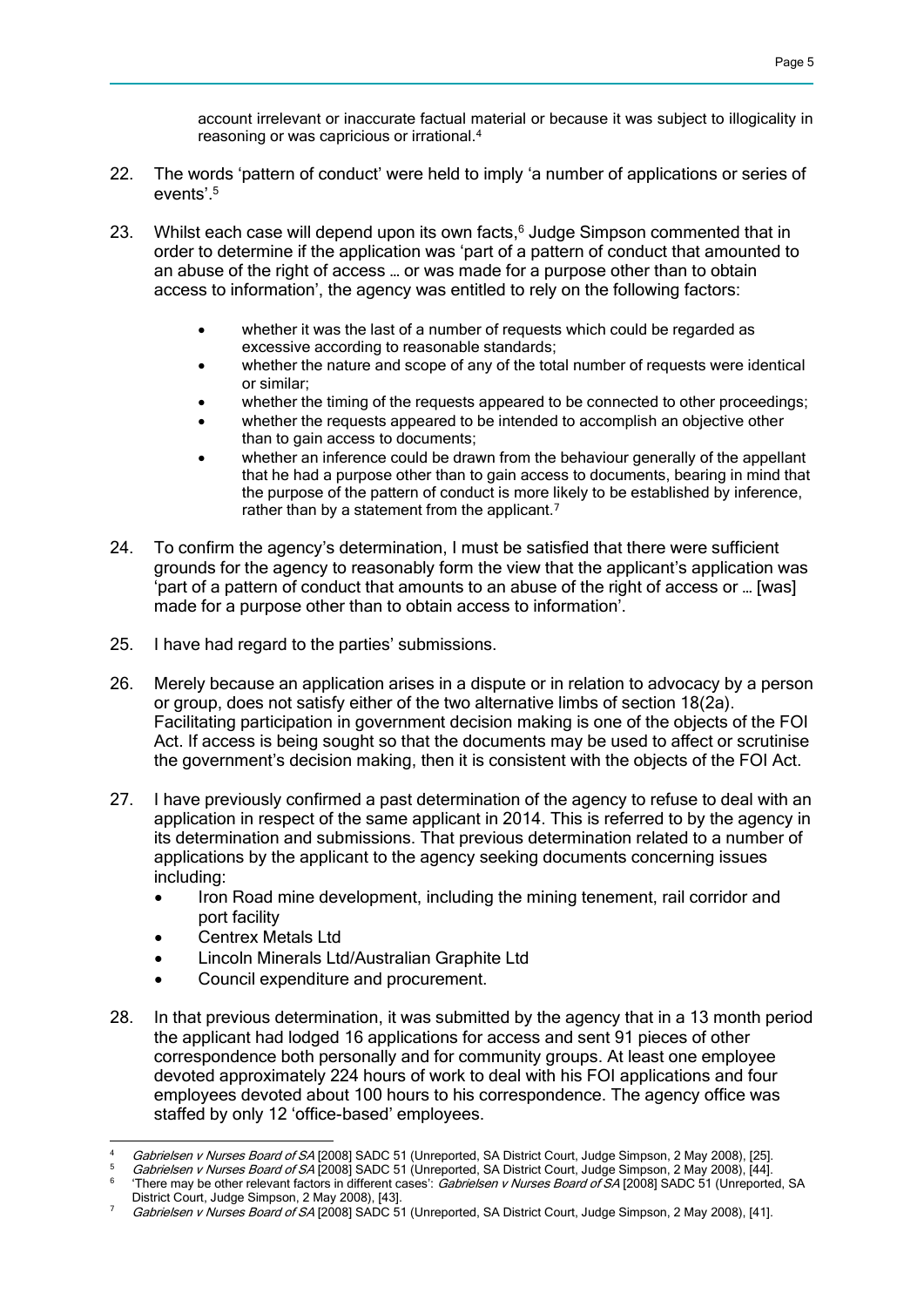- 29. The subject matter of the present application is broad, but includes a number of requests relating to mining companies and their operations and developments.
- 30. It does not follow that just because the applicant engaged in a pattern of conduct in 2013 to 2014 of abusing his right of access by inundating the agency with applications and correspondence, that I therefore must consider all further applications to be a part of this pattern of conduct. It may well be, too, that the applicant has ceased this conduct, whilst still pursuing documents relating to his concerns about the various issues raised in his application.
- 31. Where the alleged pattern of abuse of a right is a series of applications for access, there is no requirement that the subject matter be uniform across those applications. Such factor will go instead to the general characterisation of whether the particular application is part of a pattern of abuse.
- 32. The terms of the present application:
	- are broad and cover a number of issues
	- pose questions to the agency
	- often seek 'detailed explanation' of the agency's decisions and policies or a 'detailed breakdown' of certain expenditures
	- often appear to request the creation of documents, such as the request to 'Please provide a detailed brief on the future of Council land ….being located within the boundary of the proposed port at Cape Hardy'
	- at times, request documents relating to the 'issues' identified in it, but largely do not contain requests for documents already held by the agency.
- 33. The FOI Act confers on members of the public a right of access to the documents of an agency, subject to the FOI Act's provisions. This means that the right of access only pertains to documents held by the agency and is not a right to require the agency to produce documents.<sup>8</sup> The request for 'detailed explanations' in relation to each of the 'issues' identified by the terms of the application, cannot be construed as a request for documents.
- 34. I consider that there is a strong similarity of terms between the previous applications of concern addressed in my 2014 determination and the application relevant to this matter. The matter sought in the application has considerable overlap with the applications under review in my previous decision in 2014. The applications relevant to my 2014 determination were in significantly broad terms in nature, as is the case in the application in this matter.
- 35. Thus, I consider there is support for the agency's opinion that this current application is a part of the pattern that amounted to an abuse of the right of access that I previously confirmed. The agency has formed the view that the applicant's present application, despite being five years on, is the last of that series of applications and correspondence. I consider that this opinion is reasonably open to the agency.
- 36. The right of access provides a means of holding government to account, but it is not a vehicle for making complaints. The right to access documents should not be used to amplify pressure on an agency to address concerns.
- 37. Despite the applicant's submissions and the other qualifications I have stated, I am persuaded that it was reasonably open to the agency to form the opinion that the

 Section 3(5) includes within the meaning of a document any information held on computer storage that is capable of being reproduced by the computer on the basis of the information so stored. This, however, is not relevant here.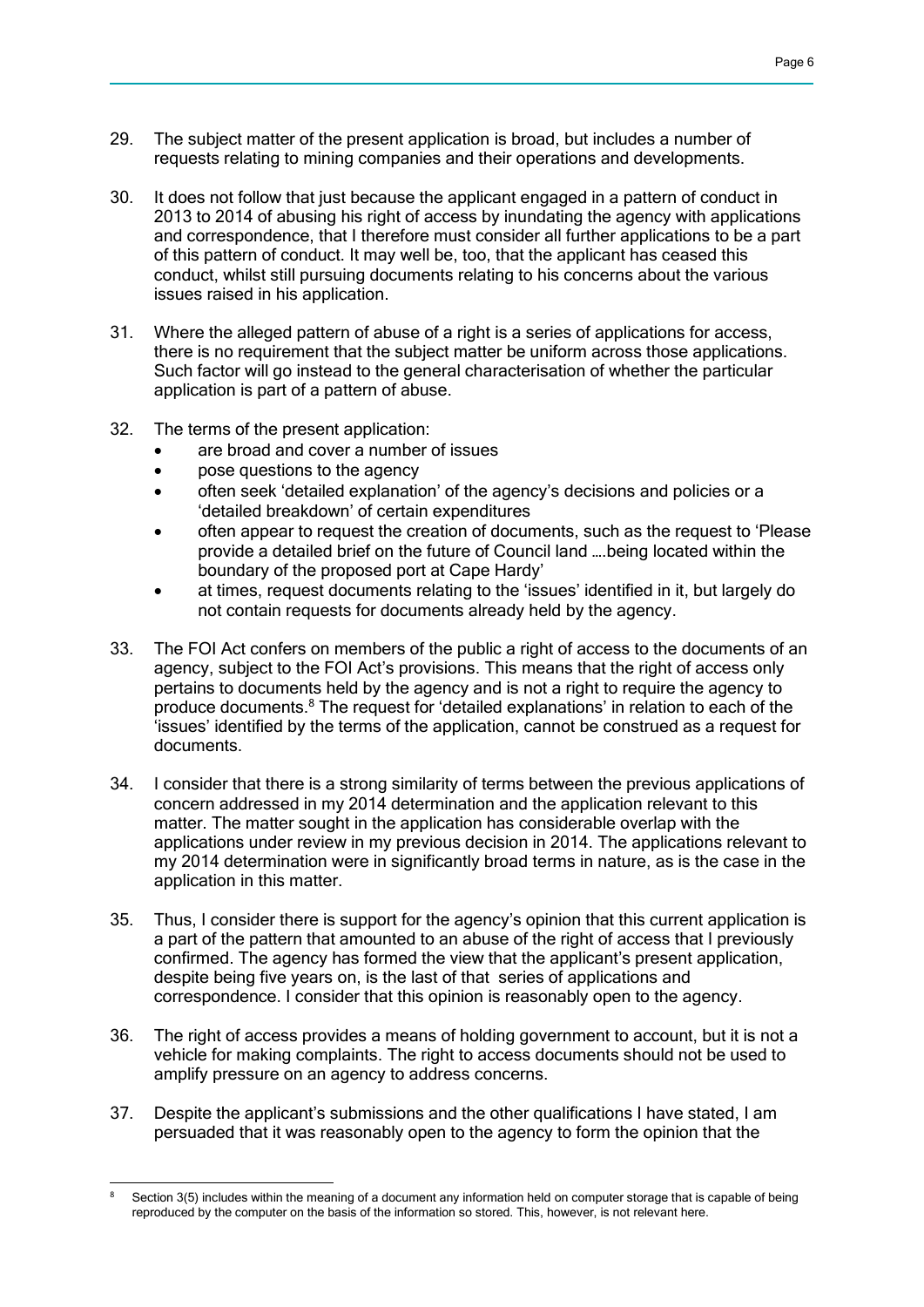application was part of a pattern of conduct that was an abuse of the right of access (that I confirmed in 2014), taking into account the following factors:

- the terms of the application are similar in subject matter
- the terms of the application are similarly broad
- the continued use of the terms of the application for access to dispute or challenge agency decision making
- the continued expectation of responsiveness, regardless of the resourcing of the agency
- the use of the access application to force agency response where it has refused to respond to the applicant's submissions, confusing the application for access with a complaint process.
- 38. The applicant is aware that the agency only has 14 full time in-office staff. I might have arrived at a different conclusion, had the applicant followed a different approach, one that was more specific and narrow, that sought documents rather than responses, that was not intermingled with contentions against the agency. In sum, it is mostly the applicant's unreasonable expectation of the agency that persuades me, not the legitimacy of his interest in documents or the mere fact he is seeking them. The applicant may wish to reconsider his approach.
- 39. Having formed the tentative view that the first limb is satisfied, I do not need to consider whether the application was made for a reason other than to gain access.
- 40. I expressed concern in my provisional determination about a comment of the agency in its determination that suggested that the agency did not consider it was required to respond to FOI requests by the applicant and that I 'upheld' this in my 2014 determination. However, the effect of my determination in 2014 and this determination is not to prevent the applicant from making further requests. The agency responded to this concern, acknowledging my comments and confirming it has responded to a number of the applicant's questions and requests for information since 2014.
- 41. If the agency considers a further application to be a part of this pattern of abuse of a right, or otherwise meets the other terms of a part of section 18 of the FOI Act, then it may consider whether it can decline to deal with the application. This is a case by case decision and is subject on each occasion to external review if the applicant should seek it. Otherwise, the agency must deal with the request.

### **Determination**

42. In light of my views above, I confirm the agency's determination.

Wayne Lines SA OMBUDSMAN

10 February 2020